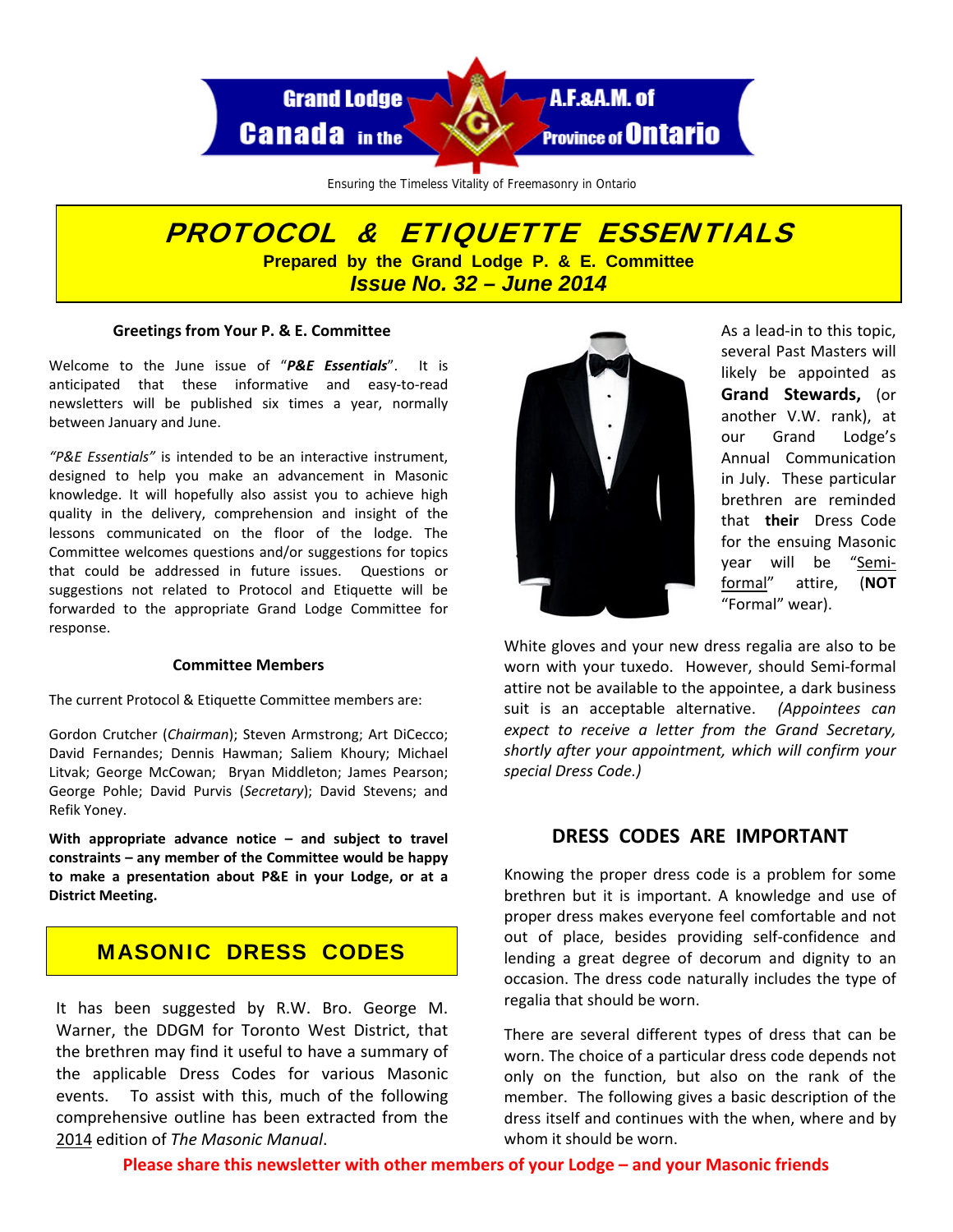# **DRESS CODES**

*(Explanation of the standard types of attire for a Freemason)*

#### **1. Business Dress**

Business dress is usually a dark suit, with a plain white shirt and a suitably coloured, conservative tie. Sports jackets are to be avoided. Open neck sports shirts and turtlenecks are not considered to be business dress.

#### **2. Semi‐formal Dress** ("Black Tie")

Semi-formal dress, casually referred to as "black tie", is the traditional black tuxedo suit with a satin collar on the jacket and a black strip down the outside of the pant legs. Either a matching black cummerbund or a black waistcoat is usual, with a black butterfly‐style bow tie, black socks, and black shoes. The shirt should be the standard white tuxedo shirt, with a lie‐down collar and a plain pleated front and exposed black studs and black cufflinks.

Coloured or fancy ruffled fronts or cuffs, coloured cummerbunds and coloured ties are to be avoided. White gloves are acceptable – but within our prescribed guidelines. (See Issue #12 of *P&E Essentials*, April 2011.)

#### **3. Morning Suit**

Generally, morning dress is meant for formal affairs held in the morning or afternoon. The most common jacket is a long cutaway charcoal grey or black coat with tails, grey and black striped pants with a pearl grey vest. The shirt should be white, plain pleated with a turned down collar and a regular small-patterned grey and black striped tie. Both the socks and shoes should be black. Gloves, if worn, should be grey. A Director's suit is an acceptable alternative for those who wish to wear it.

## **4. Formal Dress** ("White Tie")

Formal dress, casually referred to as "white tie and tails", consists of a black coat jacket with tails and satin peak lapels, black pants with a satin side stripe, black socks, and black shoes. The vest and shirt are to be of white piqué material, with a dress collar and wing tips.

Mother of pearl studs and cufflinks are used. butterfly‐style piqué, white self‐banded tie is worn outside and on top of the collar wings. White gloves are

worn for lodge functions, as are all approved jewels, (but not at banquets, or consecration, or dedication ceremonies).

With the exception of Grand Stewards and other appointed V.W. ranks, a Present Grand Lodge Officer is expected to wear formal dress (i.e. white tie and tails) on most occasions.

**Unless** the provisions of Section 131 (d) of the Book of Constitution applies – i.e. for brethren appointed to the Board of General Purposes ‐ Grand Stewards and other appointed V.W. ranks **are to wear** semi‐formal dress (i.e. a black tuxedo).

As is often the case with many forthright declarations, there are some deviations. A Present Grand Lodge officer attending his own lodge, for instance, on a normal evening could wear business suit or semi‐formal dress. Of the Present Grand Lodge Officers, the following have no choice but to wear formal dress on most occasions: the Grand Master, the Deputy Grand Master, the District Deputy Grand Master and members of the Board of General Purposes. Dress, therefore, is at one and the same time governed by protocol and yet left, in many instances, to the choice of the wearer. There are so many variations of circumstances that it is difficult to list them all. The chief point is that uniformity of dress among the officers, rather than the style, is essential to the dignity of the occasion.



GUIDELINES TO OUR MASONIC DRESS CODES

#### **Business dress is appropriate:**

- 1. For lodge members attending a regular or emergent meeting, with the apron being fastened outside the jacket.
- 2. For members attending the Ceremony of Installation. Past Grand Lodge Officers should wear dress regalia. In all cases the apron is fastened outside the jacket.
- 3. For all members attending Divine Services, with the apron being fastened outside the jacket. Past or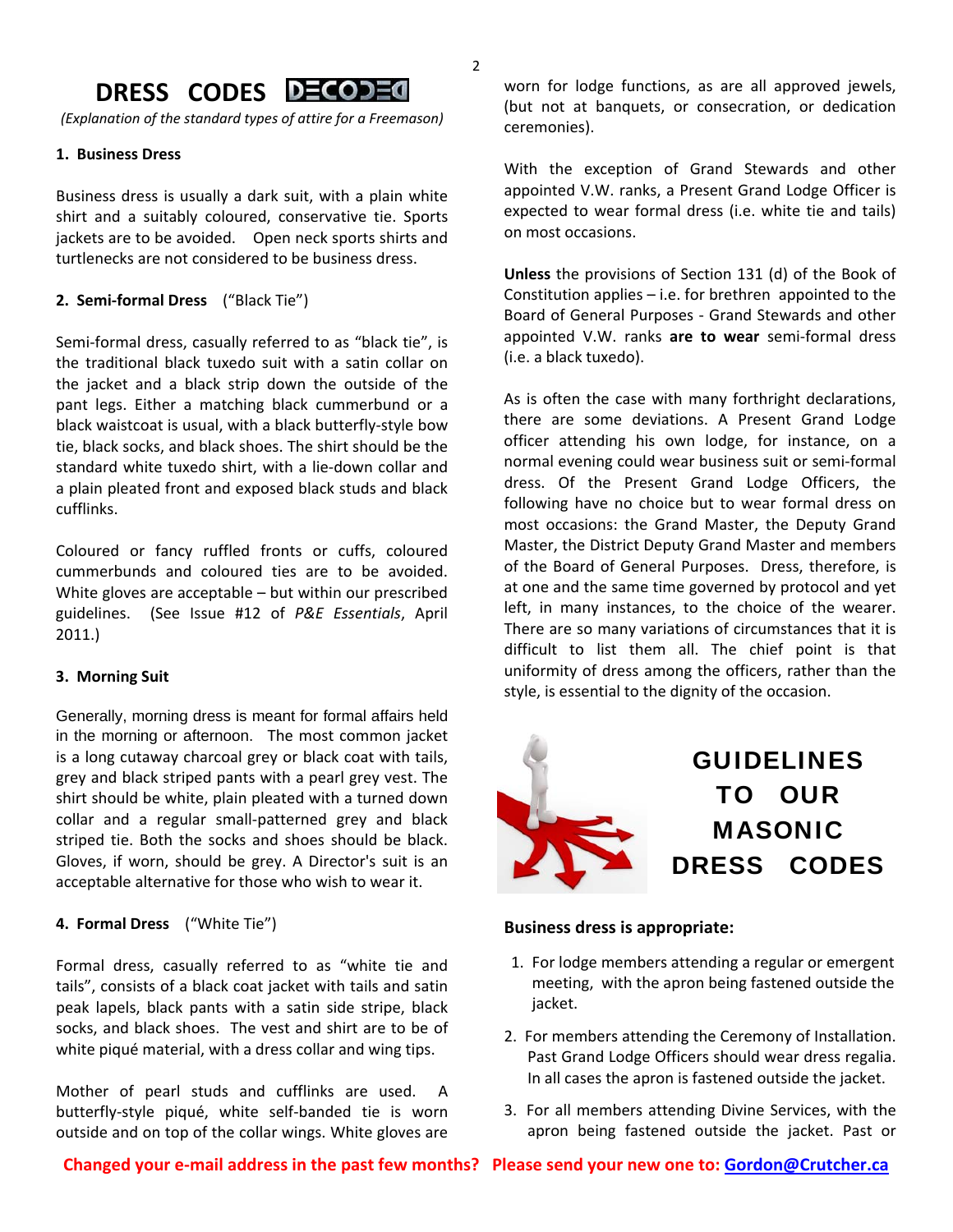Present Grand Lodge Officers would wear dress regalia. This would be the correct dress at whatever time of day the Divine Service was held.

- 4. For all members attending a Memorial Service at a funeral home. Present and Past Grand Lodge Officers would wear dress regalia. In all cases, the apron is fastened outside the jacket.
- 5. For members at social functions. Regalia would not be worn. In this case the W.M. might, depending upon the type of social event and its formality or informality, decree a certain type of dress that could be more casual than business dress.
- 6. For members at the banquet for a Grand Master's Reception. Regalia would not be worn.
- 7. For members attending the Grand Master's Banquet at the Annual Communication of Grand Lodge. Regalia would not be worn.
- 8. For all members attending the Annual Communication of Grand Lodge. Regalia would be worn. The apron must be worn outside the jacket.

#### **Semi‐formal dress is appropriate:**

- 1. For members taking part in the Installation Ceremony, with Past Grand Lodge officers wearing dress regalia. In all cases the apron is fastened outside the jacket.
- 2. For lodge officers at all regular and emergent meetings of their lodge, with the apron fastened outside the jacket. *(Note: A lodge could resolve that all of its officers would wear only business dress.)*
- 3. For lodge officers, organizing committee members and members at the head table at the banquet for a Grand Master's Reception. Regalia would not be worn.
- 4. For a Present Grand Lodge officer attending a regular or emergent meeting of his own lodge. The apron must be worn outside the jacket.
- 6. For the Grand Master's Banquet at the Annual Communication of Grand Lodge a white dinner jacket is customary for the Grand Master, Past Grand Masters, the Deputy Grand Master, and members of the Board of General Purposes. Head Table Guests may also do so if they wish. Regalia would not be worn.

7. For the District Deputy Grand Master on his official visit to a Daylight Lodge. The apron is fastened over the jacket.

#### **Morning Suit is appropriate:**

- 1. For the Grand Master, Past Grand Masters, the Deputy Grand Master and Chairmen of Committees of the Board of General Purposes, at the Annual Communication of Grand Lodge. Dress regalia will be worn. The apron is fastened under the jacket.
- 2. For any member of the Board of General Purposes at the Annual Communication of Grand Lodge. Dress regalia will be worn with the apron being fastened under the jacket. *(Note: While "appropriate", a Morning Suit is not a mandatory requirement.)*
- 3. For the District Deputy Grand Master on his official visit to a Daylight Lodge, (if he owns a Morning Suit). The apron is fastened under the jacket. (Note: If the *DDGM does not own a Morning Suit, he may wear semi‐formal dress – i.e. a tuxedo – as an alternative.)*

## **Formal Dress is appropriate (***with the exception of Grand Stewards and other appointed V.W. ranks, as noted in the "Formal Dress" section on page 2 above***):**

- 1. For Present Grand Lodge officers at Constitution and Consecration Ceremonies, Cornerstone Laying Ceremonies and Dedication Ceremonies. Dress regalia should be worn. The apron is fastened under the jacket.
- 2. For Present Grand Lodge officers at the banquet for a Grand Master's Reception. Regalia would not be worn.
- 3. For Present Grand Lodge officers at the Ceremony of Installation or any lodge formal event. Dress regalia is worn with the apron fastened under the jacket.

Dress can be a problem. The suggestions given above are to be used as a general guide to the correct dress for certain members on particular occasions. It must be remembered that protocol in Masonry is not designed to make members feel uncomfortable or embarrassed. If a present Grand Lodge officer decides to wear semi‐ formal dress at a meeting that calls for formal dress, he will not have slighted protocol. He would be welcomed in just the same manner as anyone else.